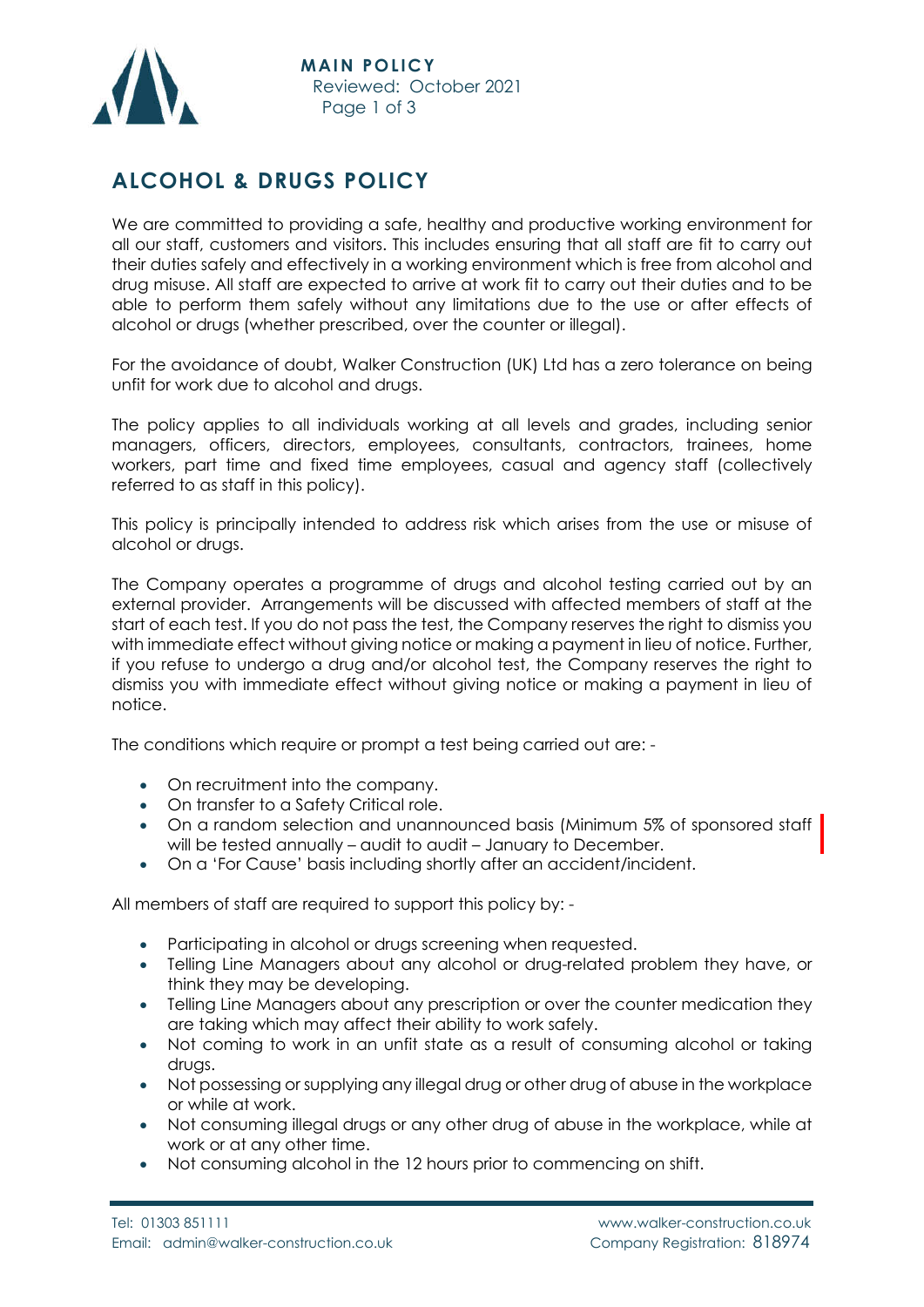

 Not discontinuing an agreed course of treatment for a drugs or alcohol related problem without good reason and with prior agreement with the Line Manager.

The following conditions will result in a positive test being recorded: -

- More than 29 milligrams of Alcohol per 100 millilitres of blood.
- More than 13 micrograms of Alcohol per 100 millilitres of breath.
- More than 39 milligrams of Alcohol per 100 millilitres of urine.
- If there is presence of an illegal drug.
- If there is presence of a drug for which there is no legitimate medical reason.
- If the laboratory finds the sample has been adulterated.
- A refusal to provide a screening sample when requested.

Staff will face disciplinary action if: -

- Screening returns a positive result.
- They fail to notify their Line Manager of their use of over-the-counter medication that may affect their ability to work safely or which may influence the result of screening.
- They refuse to provide a screening sample.
- They provide an adulterated/diluted sample.

It is likely that such disciplinary action may result in dismissal if actions are deemed to be gross misconduct.

Where appropriate, competency cards, including Sentinel cards will be withdrawn and the appropriate bodies notified.

The Managing Director has overall responsibility for the suitability and effective operation of this policy. Managers and supervisors have an important role to play in identifying problems at work that are being caused or contributed to by alcohol or drug misuse.

Where a manager or supervisor considers that a deterioration in work performance and/or changes in patterns of behaviour of any member of staff may be due to alcohol or drug misuse, they should seek advice and assistance from Human Resources/Health & Safety Manager. If the manager or supervisor considers the person to be unfit by reason of alcohol or drugs the person must be stopped from working, moved away from the work area, not allowed to drink or consume food until a 'For Cause' test is carried out.

If you notice a change in a colleague's pattern of behaviour, you should encourage them to seek assistance through their manager or supervisor. If they will not seek help themselves, you should draw the matter to the attention of your manager or supervisor. You should not attempt to cover up for a colleague whose work or behaviour is suffering as a result of an alcohol or drug-related problem.

If you are prescribed medication, you must seek advice from your GP or pharmacist about the possible effect on your ability to carry out your job and whether your duties should be modified or you should be temporarily reassigned to a different role. If so, you must tell your Line Manager/Human Resources without delay.